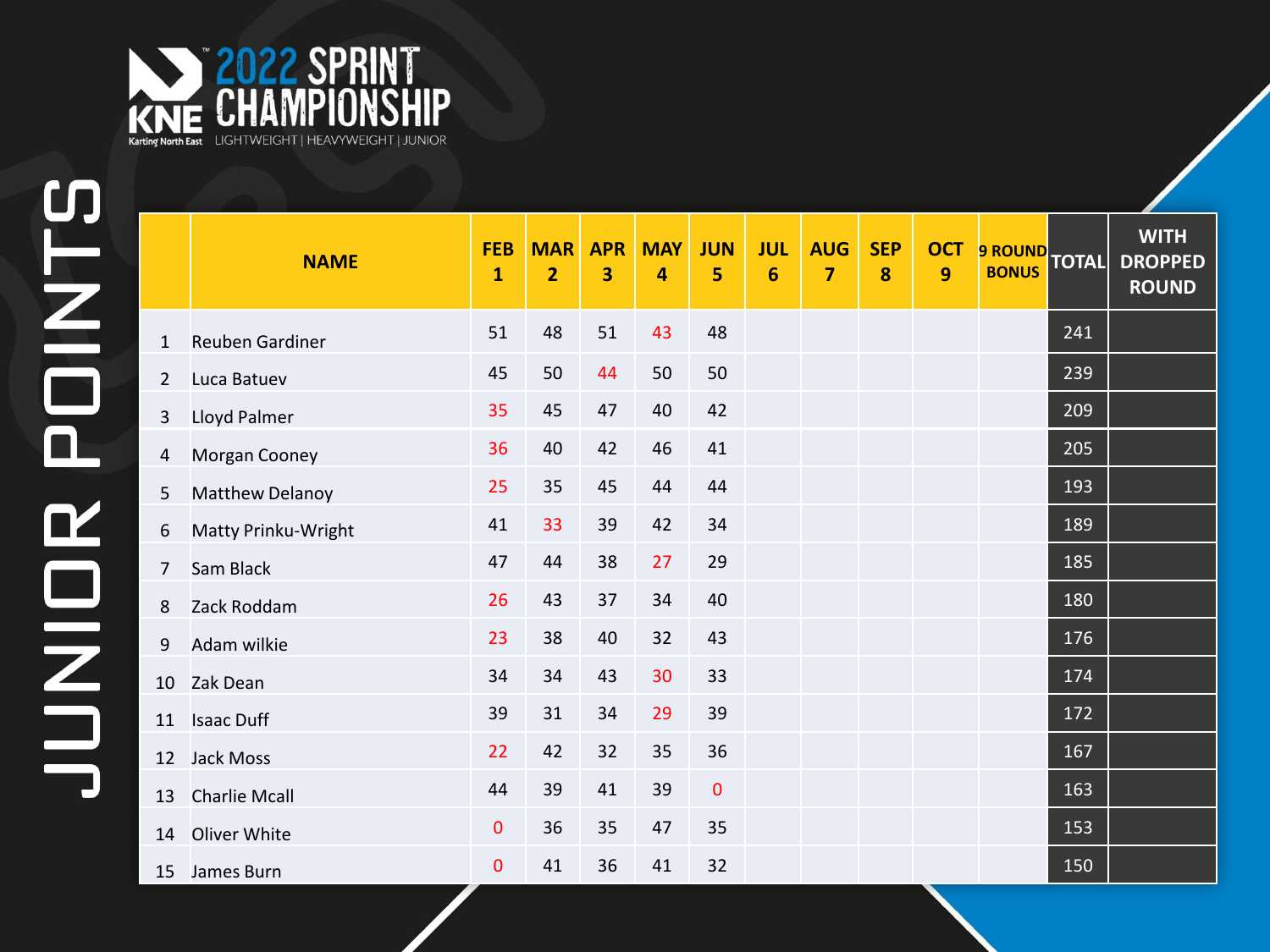

|    | <b>NAME</b>          | <b>FEB</b><br>$\mathbf{1}$ | <b>MAR</b><br>$\overline{2}$ | <b>APR</b><br>3 | <b>MAY</b><br>4 | <b>JUN</b><br>5 | <b>JUL</b><br>6 | <b>AUG</b><br>7 | <b>SEP</b><br>8 | <b>OCT</b><br>9 | 9 ROUND<br><b>BONUS</b> | <b>TOTAL</b> | <b>WITH</b><br><b>DROPPED</b><br><b>ROUND</b> |
|----|----------------------|----------------------------|------------------------------|-----------------|-----------------|-----------------|-----------------|-----------------|-----------------|-----------------|-------------------------|--------------|-----------------------------------------------|
| 16 | Aaron Burn           | 40                         | 20                           | 24              | 37              | 28              |                 |                 |                 |                 |                         | 149          |                                               |
| 17 | Jasmine Osborn       | 37                         | 23                           | 30              | 33              | 23              |                 |                 |                 |                 |                         | 146          |                                               |
| 18 | <b>Cory Beston</b>   | 43                         | 27                           | 19              | 25              | 30              |                 |                 |                 |                 |                         | 144          |                                               |
| 19 | Dean Ramsey          | 42                         | 37                           | $\mathbf 0$     | 36              | 26              |                 |                 |                 |                 |                         | 141          |                                               |
| 20 | <b>Matthew Sykes</b> | 31                         | 22                           | 25              | 24              | 37              |                 |                 |                 |                 |                         | 139          |                                               |
| 21 | Evan Lynch           | 32                         | 25                           | 26              | 23              | 22              |                 |                 |                 |                 |                         | 128          |                                               |
| 22 | Liam Robinson        | 29                         | 24                           | 23              | 26              | 25              |                 |                 |                 |                 |                         | 127          |                                               |
| 23 | Alex Goodson         | $\pmb{0}$                  | 19                           | 29              | 38              | 38              |                 |                 |                 |                 |                         | 124          |                                               |
| 24 | Chayse Coulton       | $\mathbf 0$                | 32                           | 22              | 31              | 31              |                 |                 |                 |                 |                         | 116          |                                               |
| 25 | Arni Rea Mackey      | 38                         | 28                           | 33              | $\mathbf 0$     | $\mathbf 0$     |                 |                 |                 |                 |                         | 99           |                                               |
| 26 | Mason Lockerbie      | 30                         | 18                           | 15              | 14              | 20              |                 |                 |                 |                 |                         | 97           |                                               |
| 27 | <b>Harry Briton</b>  | 33                         | 21                           | 21              | 21              | $\pmb{0}$       |                 |                 |                 |                 |                         | 96           |                                               |
| 28 | Oliver O'donovan     | 24                         | 26                           | 27              | 17              | $\mathbf 0$     |                 |                 |                 |                 |                         | 94           |                                               |
| 29 | Raj Singh            | $\mathbf 0$                | 29                           | 18              | 20              | 24              |                 |                 |                 |                 |                         | 91           |                                               |
|    | 30 Martha Gilfillan  | 28                         | 17                           | 13              | 18              | 14              |                 |                 |                 |                 |                         | 90           |                                               |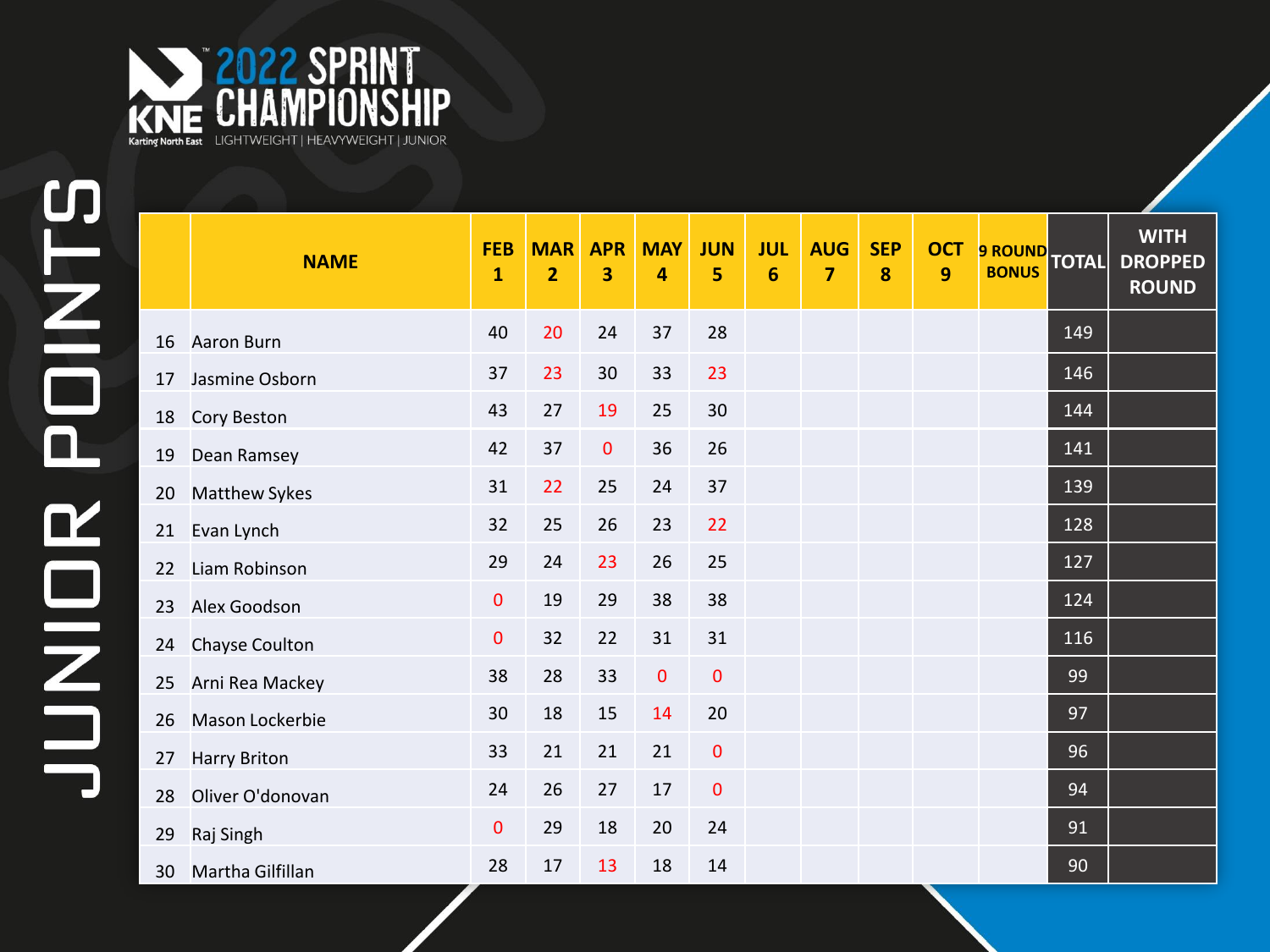

|    | <b>NAME</b>             | <b>FEB</b><br>$\mathbf{1}$ | <b>MAR</b><br>$\overline{2}$ | <b>APR</b><br>3 | <b>MAY</b><br>4 | <b>JUN</b><br>5 | <b>JUL</b><br>$6\phantom{1}6$ | <b>AUG</b><br>$\overline{7}$ | <b>SEP</b><br>$\boldsymbol{8}$ | <b>OCT</b><br>9 | 9 ROUND TOTAL |    | <b>WITH</b><br><b>DROPPED</b><br><b>ROUND</b> |
|----|-------------------------|----------------------------|------------------------------|-----------------|-----------------|-----------------|-------------------------------|------------------------------|--------------------------------|-----------------|---------------|----|-----------------------------------------------|
| 31 | <b>Michael Blades</b>   | 21                         | 16                           | 16              | 16              | 21              |                               |                              |                                |                 |               | 90 |                                               |
| 32 | Noah Lynch              | 20                         | 15                           | 17              | 12              | 15              |                               |                              |                                |                 |               | 79 |                                               |
| 33 | Hayden Young            | 19                         | 14                           | 14              | 15              | 16              |                               |                              |                                |                 |               | 78 |                                               |
| 34 | <b>Niall Elliott</b>    | $\pmb{0}$                  | $\pmb{0}$                    | 28              | 19              | 27              |                               |                              |                                |                 |               | 74 |                                               |
| 35 | <b>River Bell</b>       | $\pmb{0}$                  | $\pmb{0}$                    | 20              | 22              | 17              |                               |                              |                                |                 |               | 59 |                                               |
| 36 | Tom Whyte               | 0                          | $\mathbf 0$                  | $\mathbf 0$     | $\mathbf 0$     | 45              |                               |                              |                                |                 |               | 45 |                                               |
| 37 | Mitch Robinson          | 0                          | 13                           | 12              | 13              | $\pmb{0}$       |                               |                              |                                |                 |               | 38 |                                               |
| 38 | <b>Marcus Henderson</b> | $\mathbf 0$                | $\pmb{0}$                    | 31              | $\mathbf 0$     | $\pmb{0}$       |                               |                              |                                |                 |               | 31 |                                               |
| 39 | Angus McQueen           | $\pmb{0}$                  | 30                           | $\pmb{0}$       | $\mathbf 0$     | $\pmb{0}$       |                               |                              |                                |                 |               | 30 |                                               |
| 40 | Charlie Payne           | $\pmb{0}$                  | $\pmb{0}$                    | $\mathbf 0$     | 28              | $\pmb{0}$       |                               |                              |                                |                 |               | 28 |                                               |
| 41 | R Dylan Austin          | 27                         | $\pmb{0}$                    | $\mathbf{0}$    | $\mathbf{0}$    | $\pmb{0}$       |                               |                              |                                |                 |               | 27 |                                               |
| 42 | <b>Max Anderson</b>     | $\pmb{0}$                  | $\pmb{0}$                    | $\mathbf 0$     | $\mathbf 0$     | 19              |                               |                              |                                |                 |               | 19 |                                               |
| 43 | Jake Johnson            | $\mathbf 0$                | $\mathbf 0$                  | $\overline{0}$  | $\mathbf 0$     | 18              |                               |                              |                                |                 |               | 18 |                                               |
|    | 44 Vincent Lee          | 0                          | 12                           | $\mathbf 0$     | $\mathbf{0}$    | $\mathbf 0$     |                               |                              |                                |                 |               | 12 |                                               |